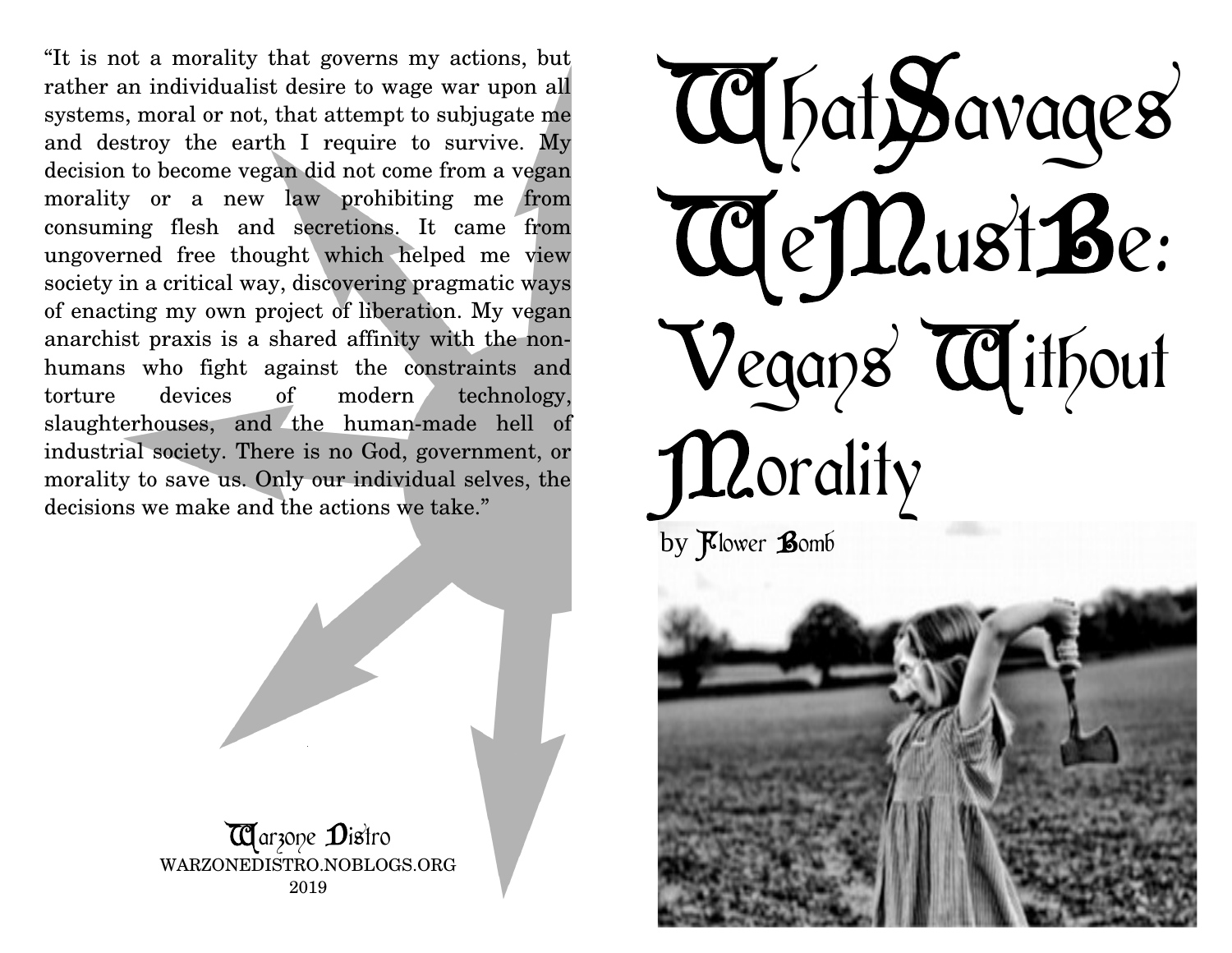

*"Morality is common sense ideas that we can all agree on. We need to expand morality to include non-human animals." -Logic commonly found in the vegan movement* 

Most movements who attempt to make social change en masse rely on the "appeal to morality" tactic as a primary method of gaining support. For example, "Meat is Murder" is a common catch phrase within the animal rights movement. This catch phrase relies on the assumption that all people are against murder since, by the same logic, murder is morally reprehensible. But this assumes that there is a singular, *universal* morality that guides everyone's decisions when, in reality, it may have different interpretations to some, and only guide those who embrace it to begin with. For example, some selfproclaimed moralists defend the violent manifestations of patriarchy; others advocate white supremacy and many moralists support violence towards nonhuman animals. "Common sense" is only common to those who make up the membership of a specific group, who feel the need to universalize its principles. But "common sense" does not apply to others outside that group who have selfinterests that run contrary to its assumed collective "good". Often times, it is not a *lack* of morality that is problematic but the very existence of morality; the set of principles and values independent of the complexity of self-interest, which externally guide and justify one's actions.

*Anthropocentrism is the belief that human beings are the most important entity in the universe. Anthropocentrism interprets or regards the world in terms of human values and experiences. The term can be used interchangeably with humanocentrism, and some refer to the concept as human supremacy or human exceptionalism. -Wikipedia*

Anthropocentric morality provides the justification for a wide range of ecodestructive and domesticating disasters. Representing a worldview that constructs the human/animal dichotomy, anthropocentrism is reinforced by a capitalist-industrial society that requires the large-scale death and destruction of wildlife in order to exist. The "righteousness" of human domination provides the socio-political normalization required to pacify any potential for emotional outrage against this systematized violence. So between vegan morality and anthropocentric morality, which one is "right"?

speciesism with nothing more than a fire for freedom in our hearts. In solidarity with the wild, and in defence of the ecological terrain I call home, my fight is fierce and ungovernable. Toward veganism beyond morality, toward industrial collapse and total liberation!



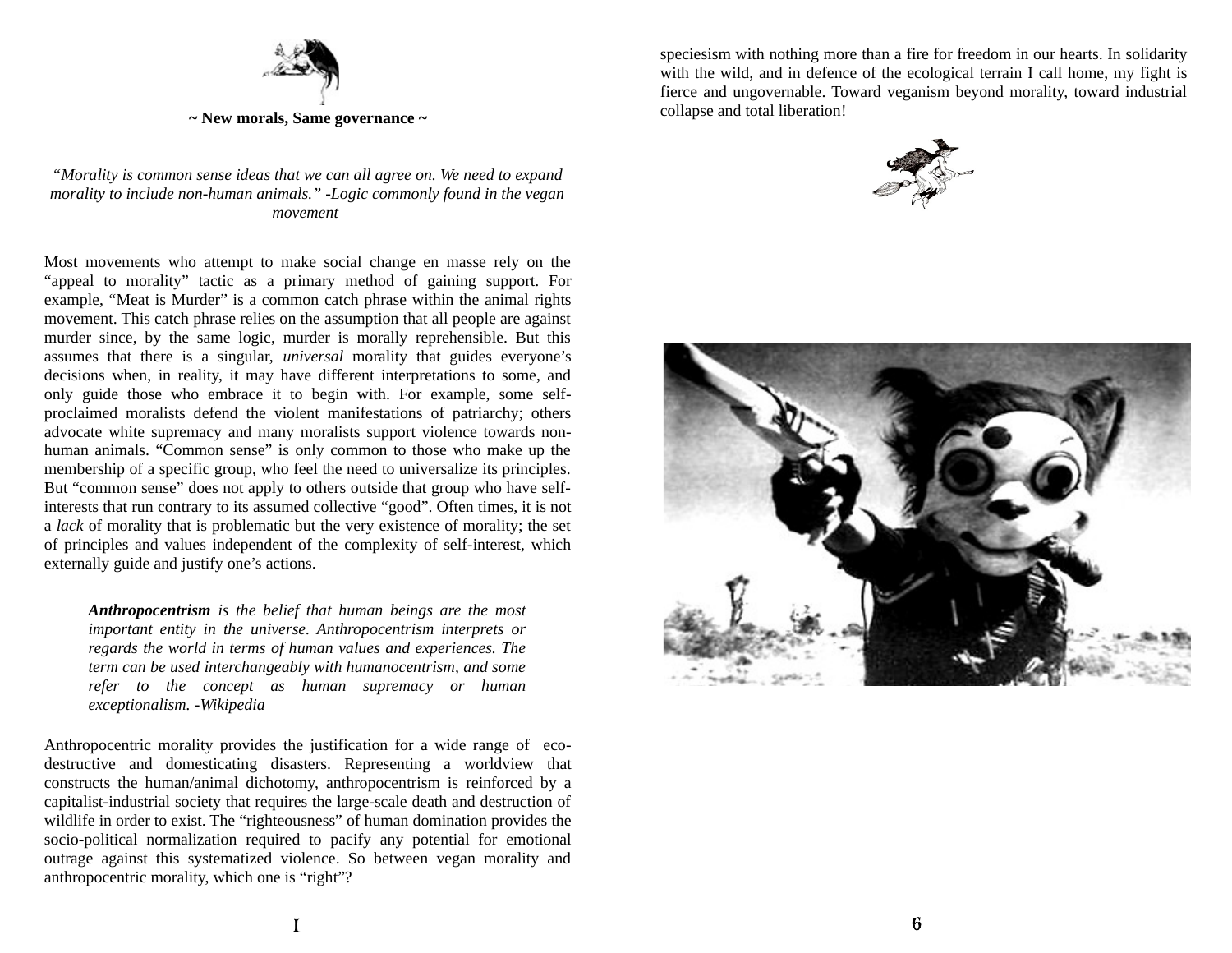defence rather than incorporating attack is to strategically limit the range of possibility and potential in advancing animal liberation. When animal liberation is confined to the legal arena of statism, the agency of individual insurgency has been surrendered.

Within mass society, speciesism is not just confined to grocery stores; it is also embedded in the social and cultural traditions reinforced by individual participation. Therefore, individuals socially reproduce the normalization of non-human animal abuse, control, and domination. And while some of these individuals might emancipate themselves from the speciesist mindset of human centric entitlement, others might embrace and defend it. Therefore, violence becomes a necessary task carried out by those individuals who refuse to stand by and allow the social reproduction of anthropocentric morality and practice.

I find affinity with those of the wild that struggle against the machinery of industrial society and those who fight to defend the ecological habitats within which they survive. The need for intensified confrontation with speciesism is one that encompasses an anti-authoritarian strike against the ideology and institutions of capitalism, the state, and anthropocentric morality. Beyond mere legislative reform, animal liberation from this perspective necessitates the destruction of all cages and apparatuses that physically captivate non-human animals. Simultaneously, a war waged against the forces of "human" animal captivity and enslavement opens avenues of exploration beyond the superiority complex - the role and identity of "human" as distinct from animal and wildness.

Through spontaneous ruptures to the civilized order, vegan savagery asserts resistance through attacking the foundations that produce enslavement. From non-participation to feral insurgency, anarchy is the personification of any individual with the courage to become wild against domesticating subordination.

But vegan savagery is more than just violent veganism: it is the celebration of life against the laws of morality, civilization, control, and domination. It is the refusal to internalize the capitalist-industrial view of others as mere objects to exploit, consume, or enslave. This allows individuals to define themselves as their own autonomous beings, armed with the agency to attack those who attempt to subjugate them.

As a vegan anarchist, my fight for freedom is parallel with the struggles fought by the wild since the dawn of industrial society and civilized domestication. What savages we must be - fighting for freedom with every breath, reclaiming our lives through every act of violence against the machines of social control and domination! While the movements of morality continue to ignore the vital reality of amoral violent necessity, some of us continue to wage war against

*Moral nihilism is the meta-ethical view that nothing is morally right or wrong. There are no moral features in this world; nothing is right or wrong. Therefore, no moral judgements are true; however, our sincere moral judgements try, but always fail, to describe the moral features of things. Thus, we always lapse into error when thinking in moral terms. We are trying to state the truth when we make moral judgements. But since there is no moral truth, all of our moral claims are mistaken. -Wikipedia*

Morality is a social construct that does not represent a universal truth, nor the interests of *all* people. While also failing to account for the complex circumstances in which moral-based decisions are impractical, morality limits the scope of decision making and individual action. Therefore, in order to condition morality on a mass scale, rigid obedience is required which necessitates an equally rigid violent apparatus to enforce it.

Obeying morality of any type requires putting aside individual experience and personal motives of self-interest. This also means disregarding the pragmatic considerations concerning the practical consequences of one's morality-based decision. In society, morals are socially conditioned in order to maintain a standardized system of beliefs. This system discourages individualist thinking and questioning of not only that system, but of the foundations of authority in general. The primary method for this discouragement is to advertise a desired belief as a "common sense" or normality that "everyone" knows or follows. This immediately places the "group" above the "individual". With individual self-interest, one might refuse to obey without questioning, therefore groupthink is socially reinforced to discourage individual responsibility, creativity, and thinking for one's self. Examples of the deployed socialized hostility towards individualism include labelling those who assert their individuality as "selfish" or "egotistic" and therefore undesirable.

A movement that moralizes veganism means instituting another social system that would enforce new morality-based laws and norms. Not only would this require an (ironically) violent apparatus for reinforcement, but would still come without a guarantee of a more "peaceful", "compassionate" capitalism. As long as there are systems of governance, (including the contradictory "compassionate capitalism") there will be rebels. As long as there are laws, there is corruption within the apparatus itself that enforces them. As both a historical and contemporary social project attempting to create peace and compassion on a mass scale, moralism has failed.

## **~ Beyond morality: no government can ever give us freedom ~**

*Anarchy is the absence of government and absolute freedom of the individuality.*